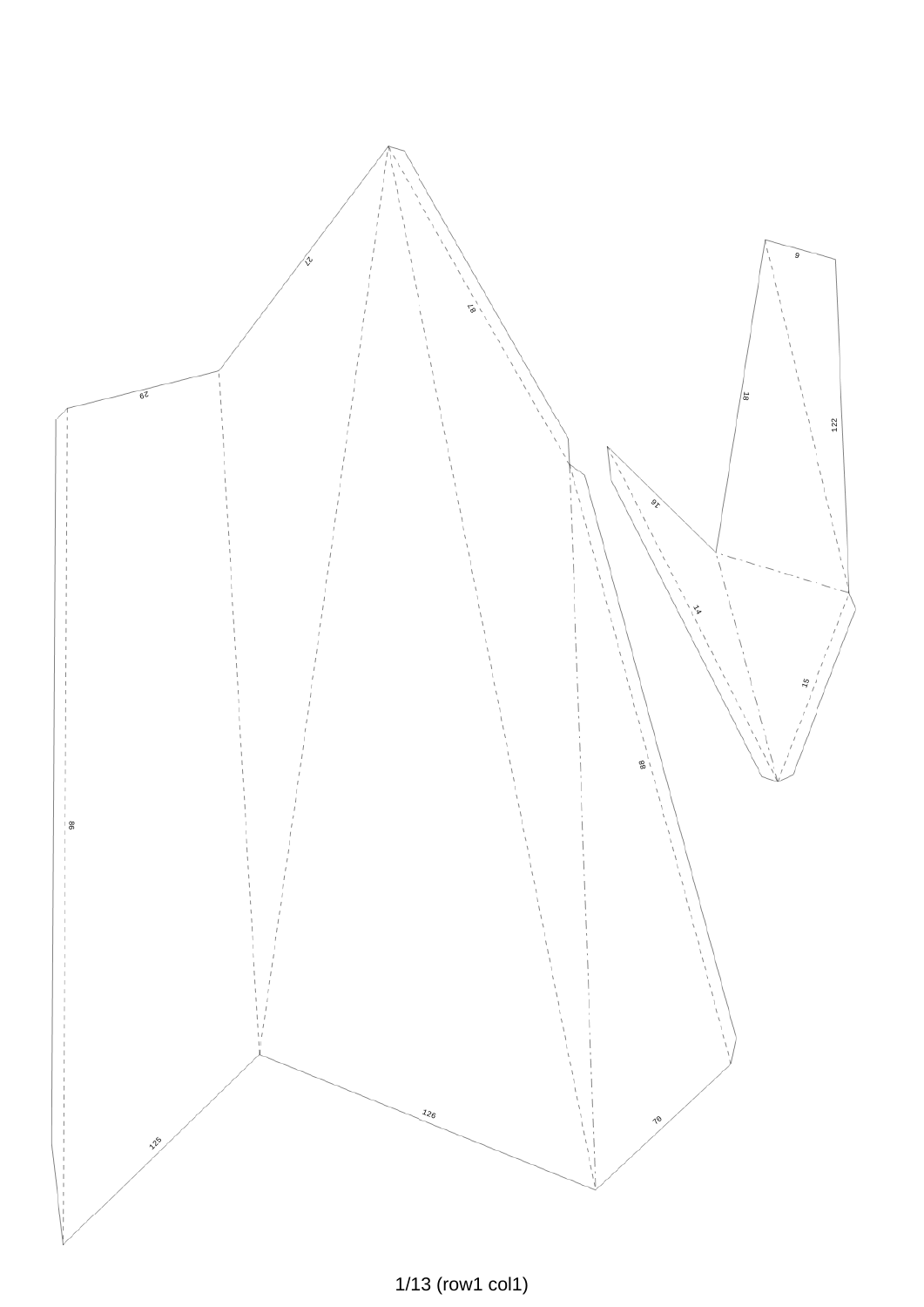

2/13 (row1 col2)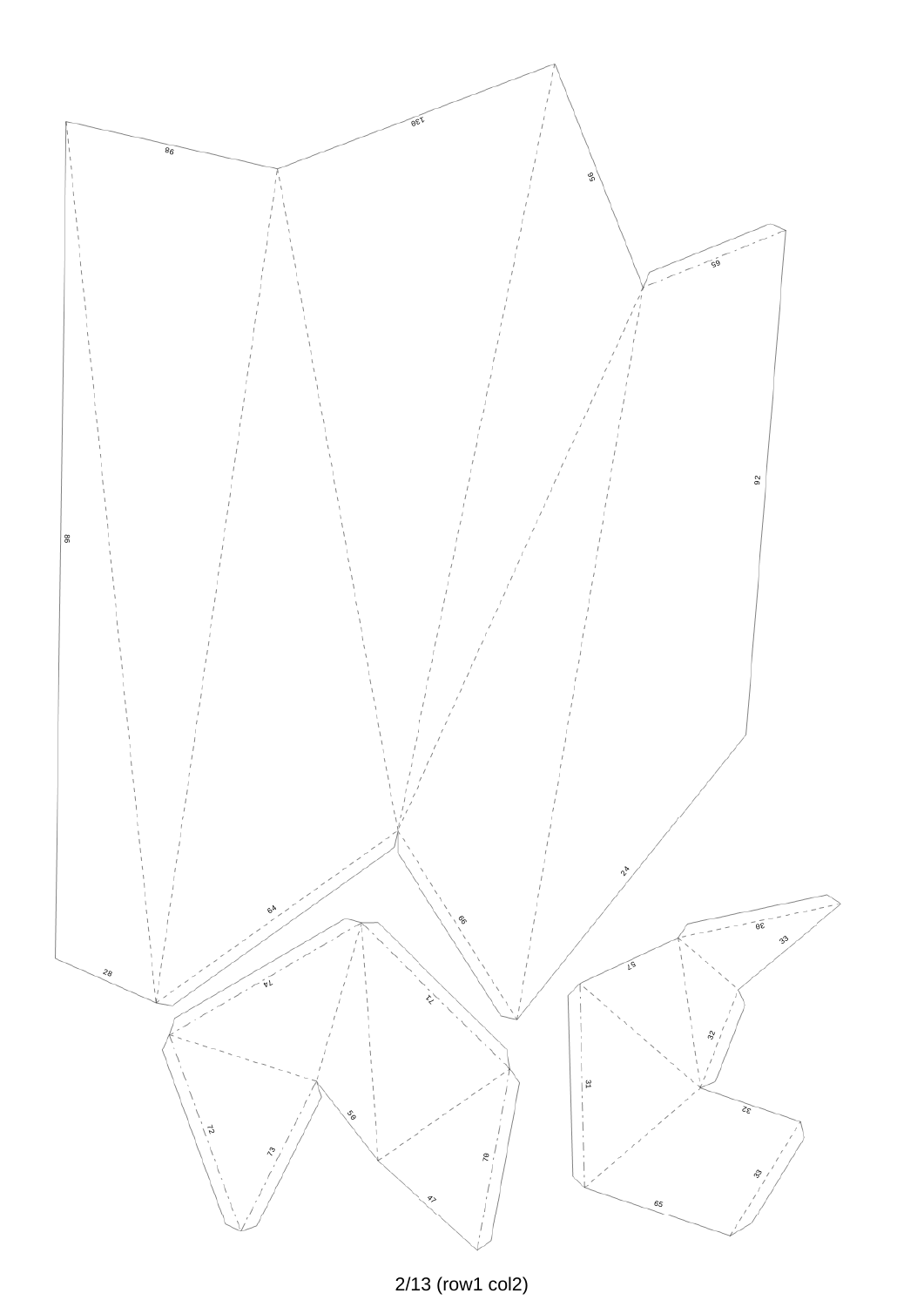

<sup>3/13 (</sup>row1 col3)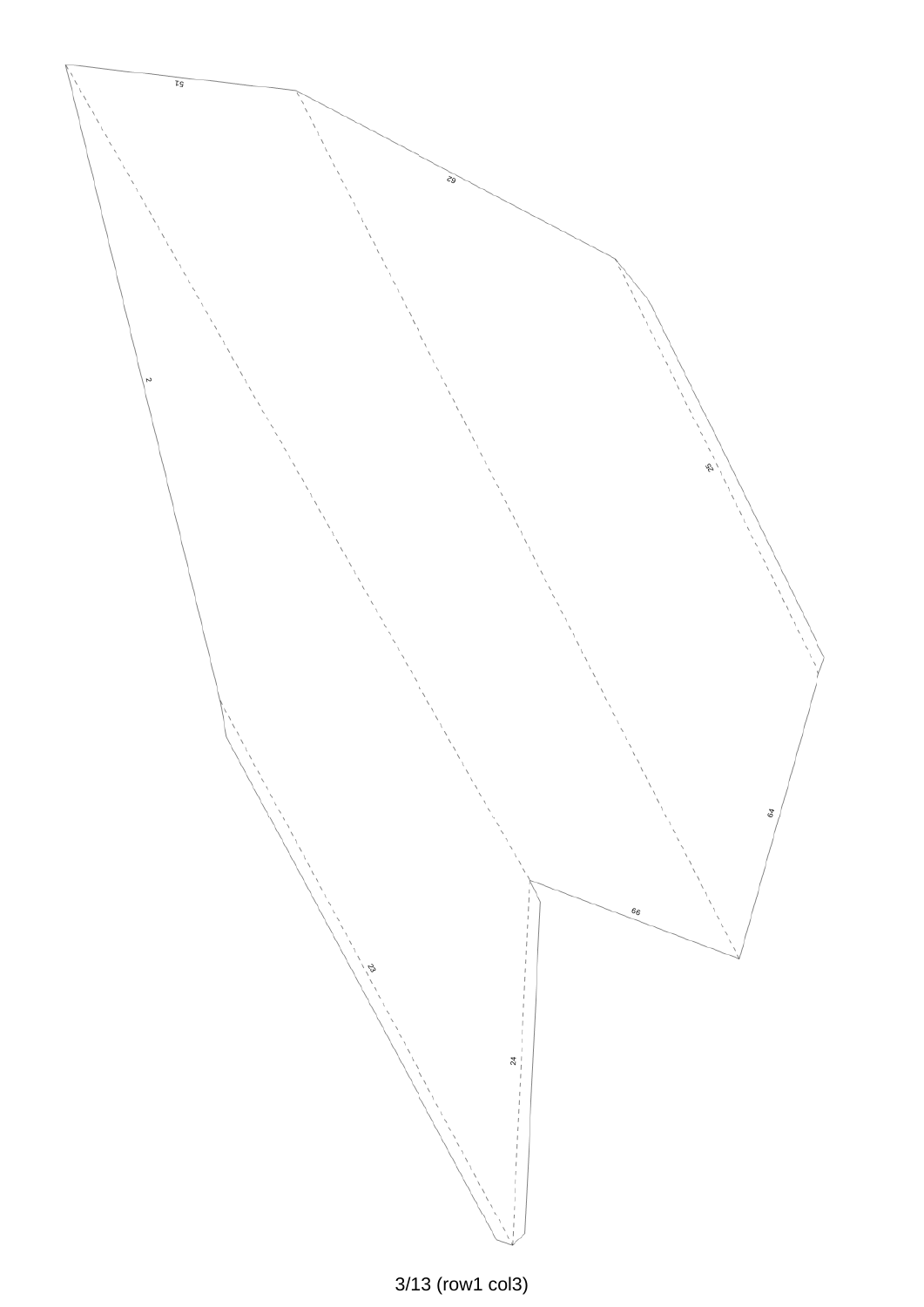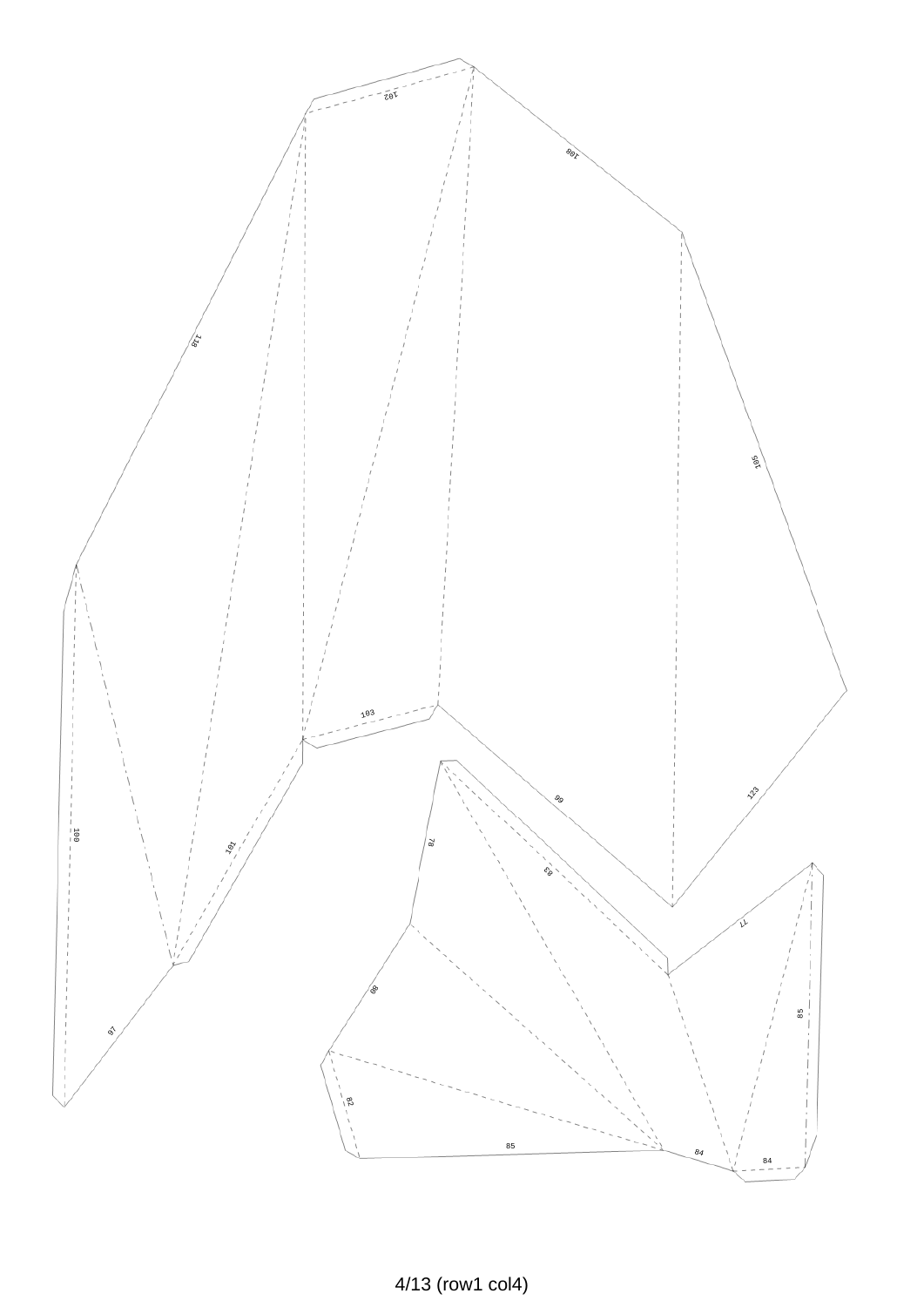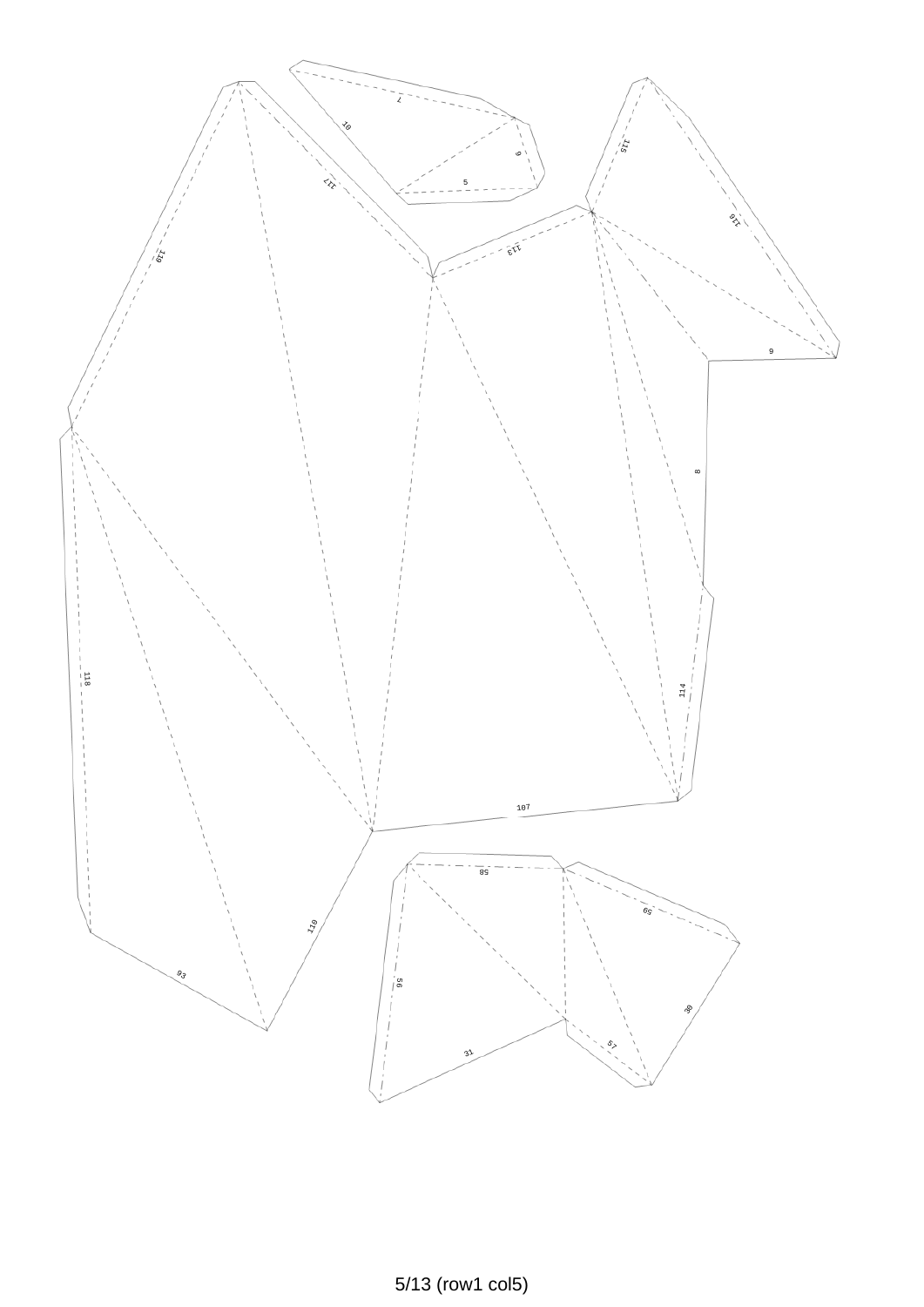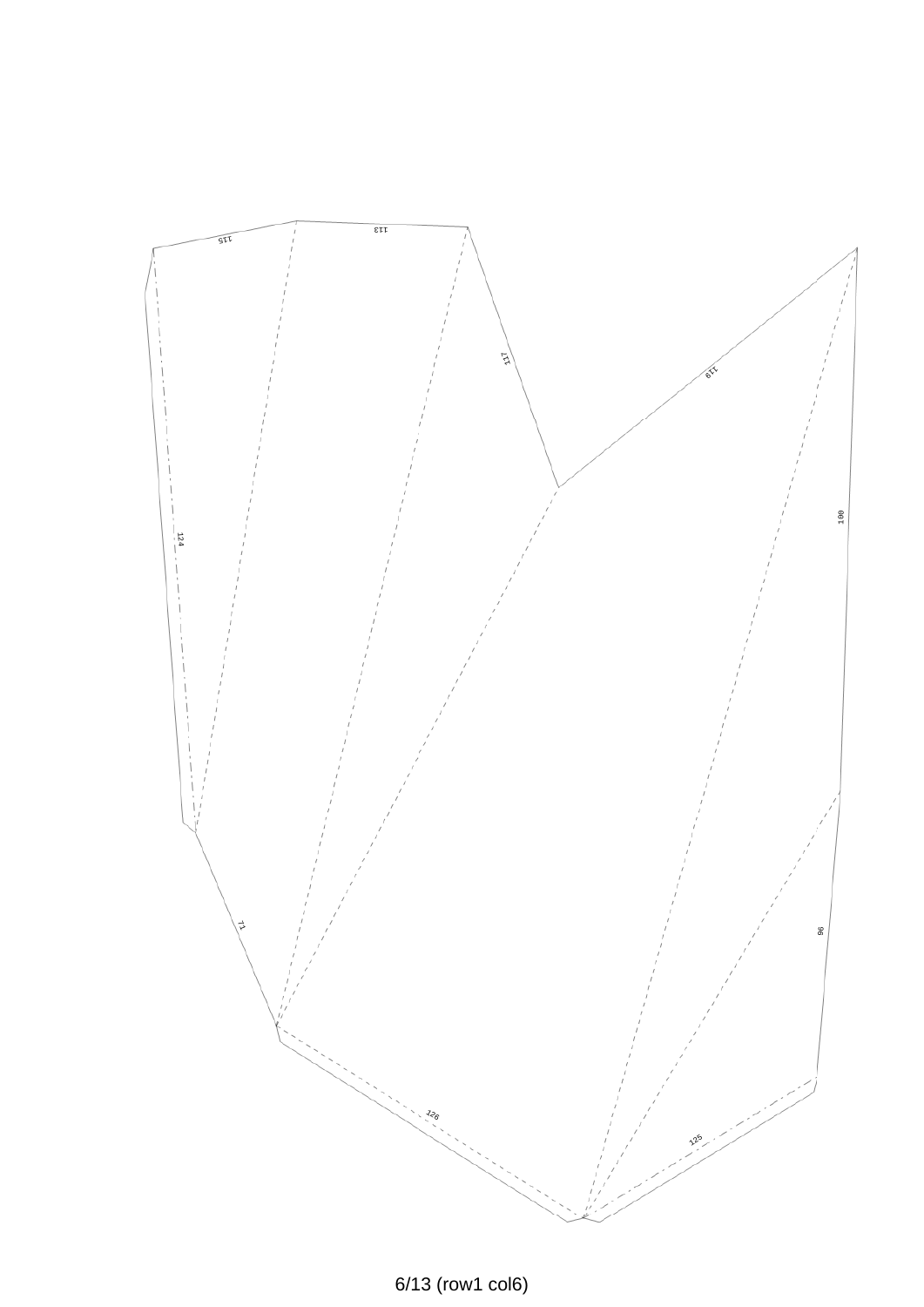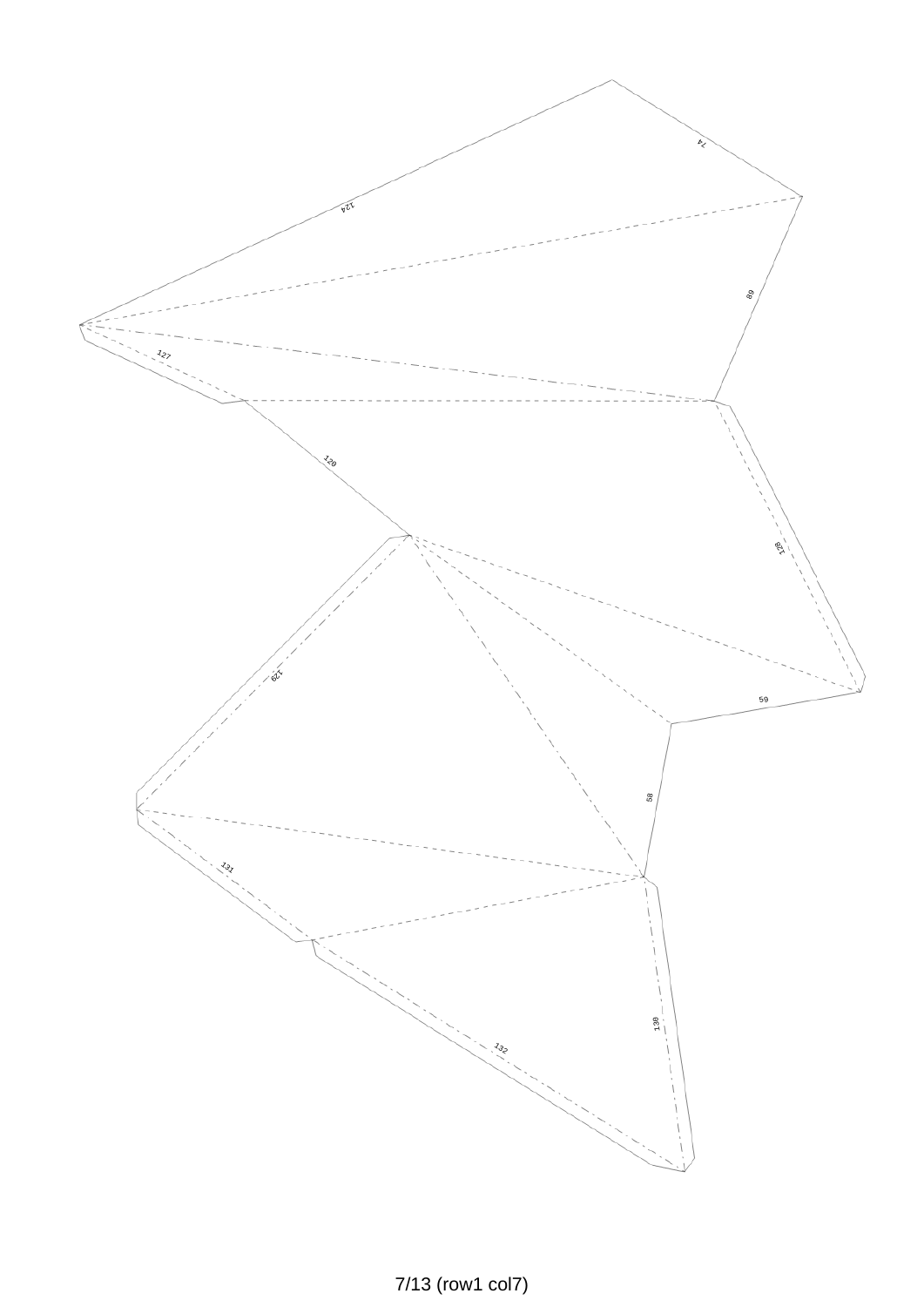

8/13 (row1 col8)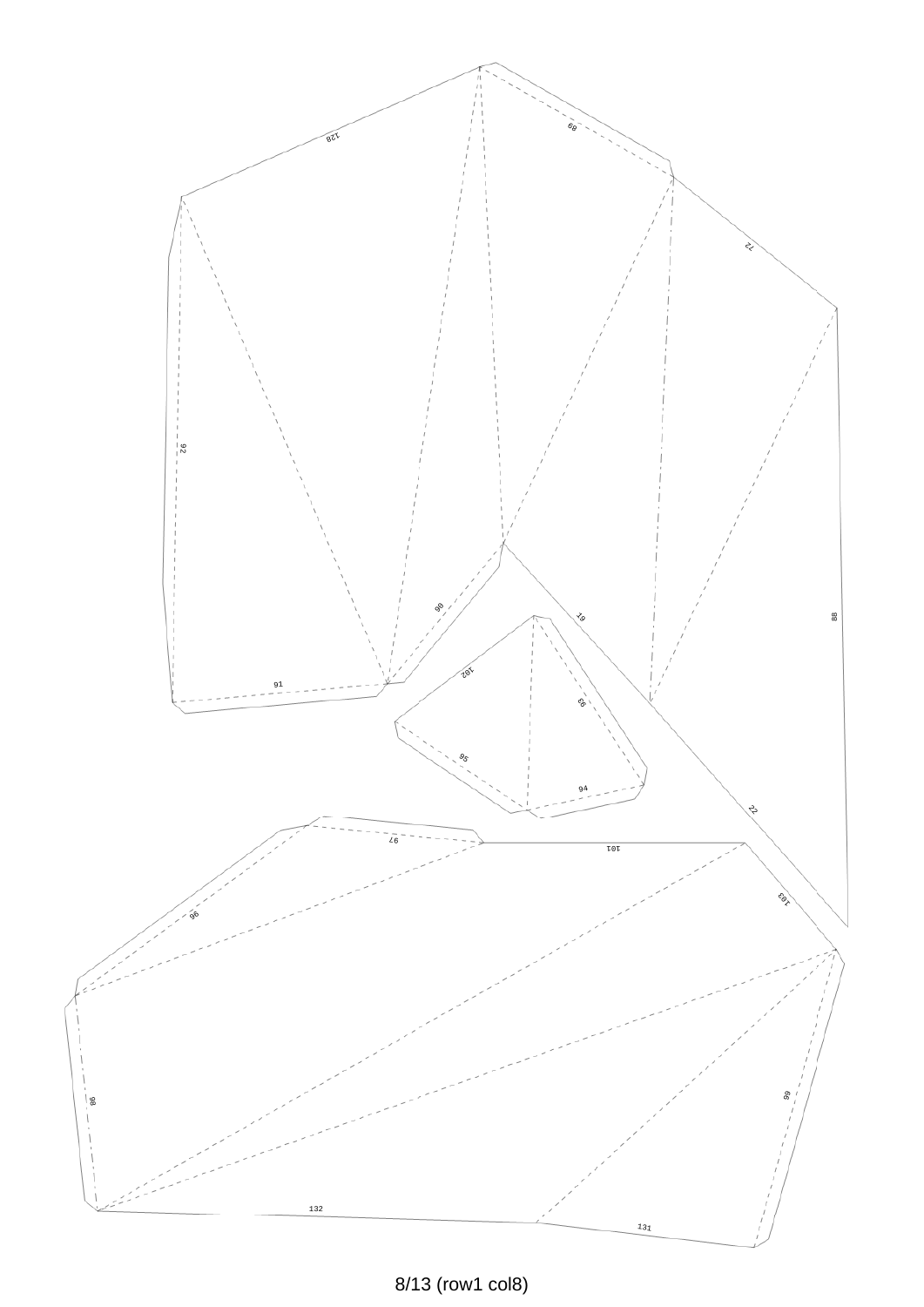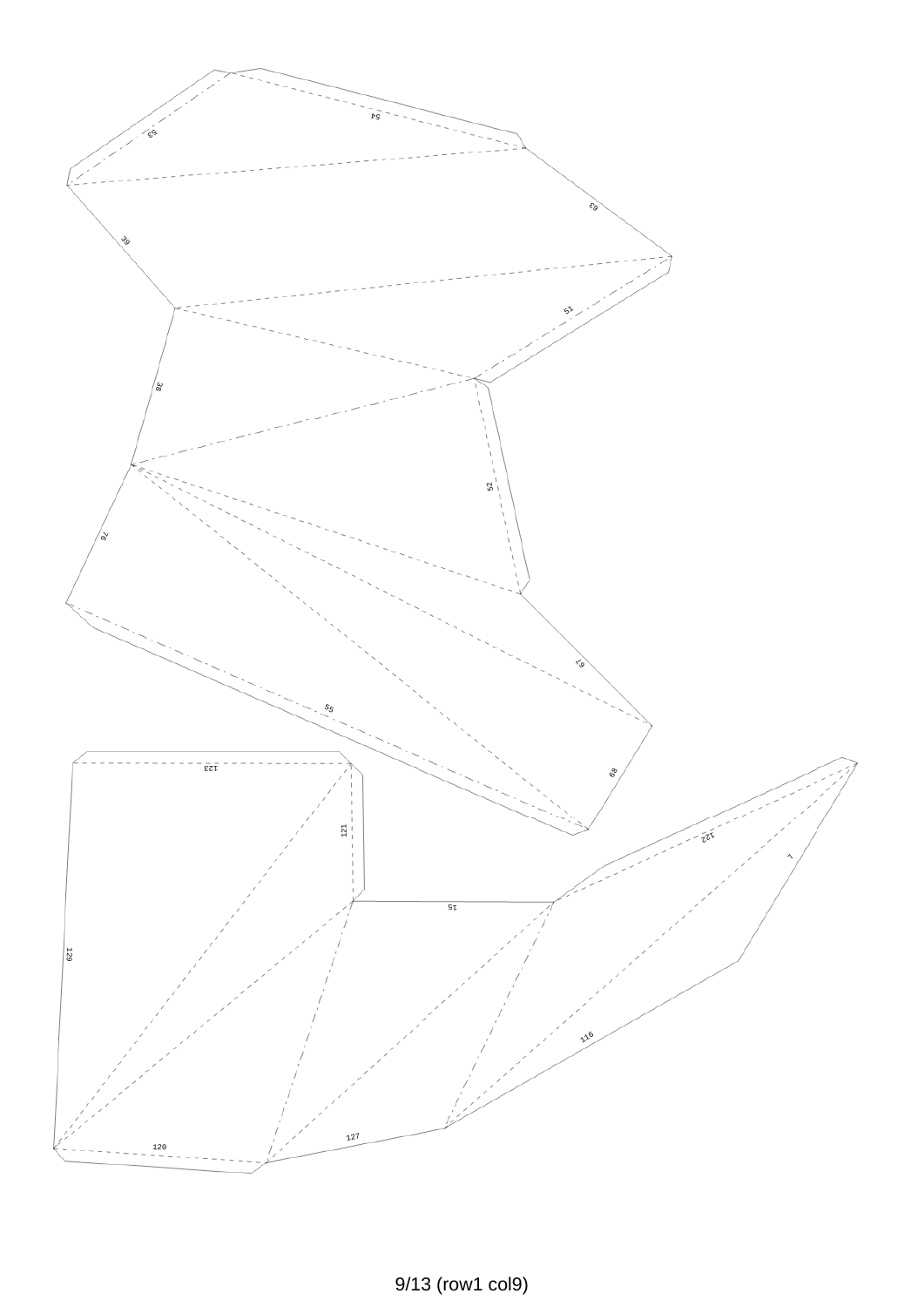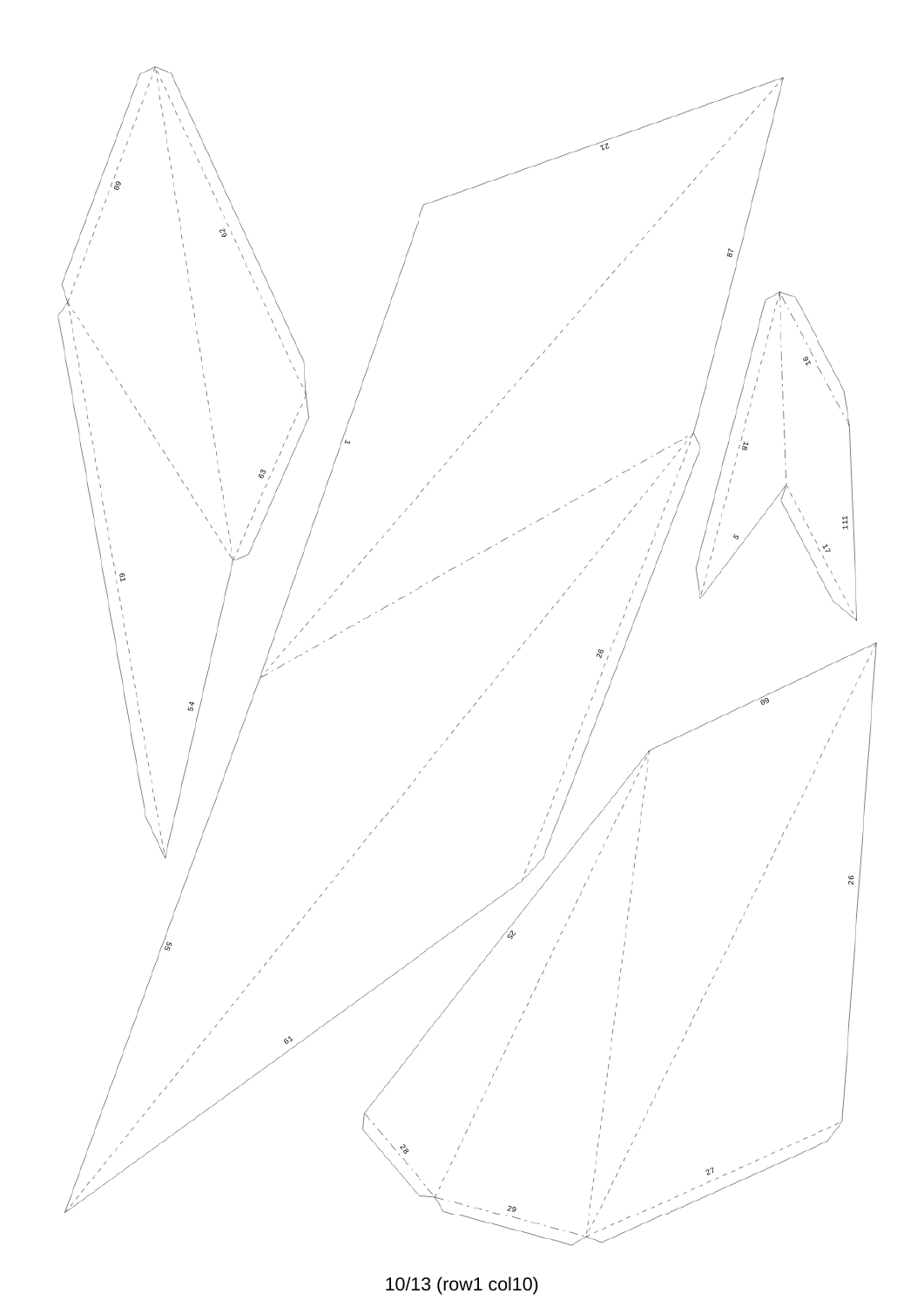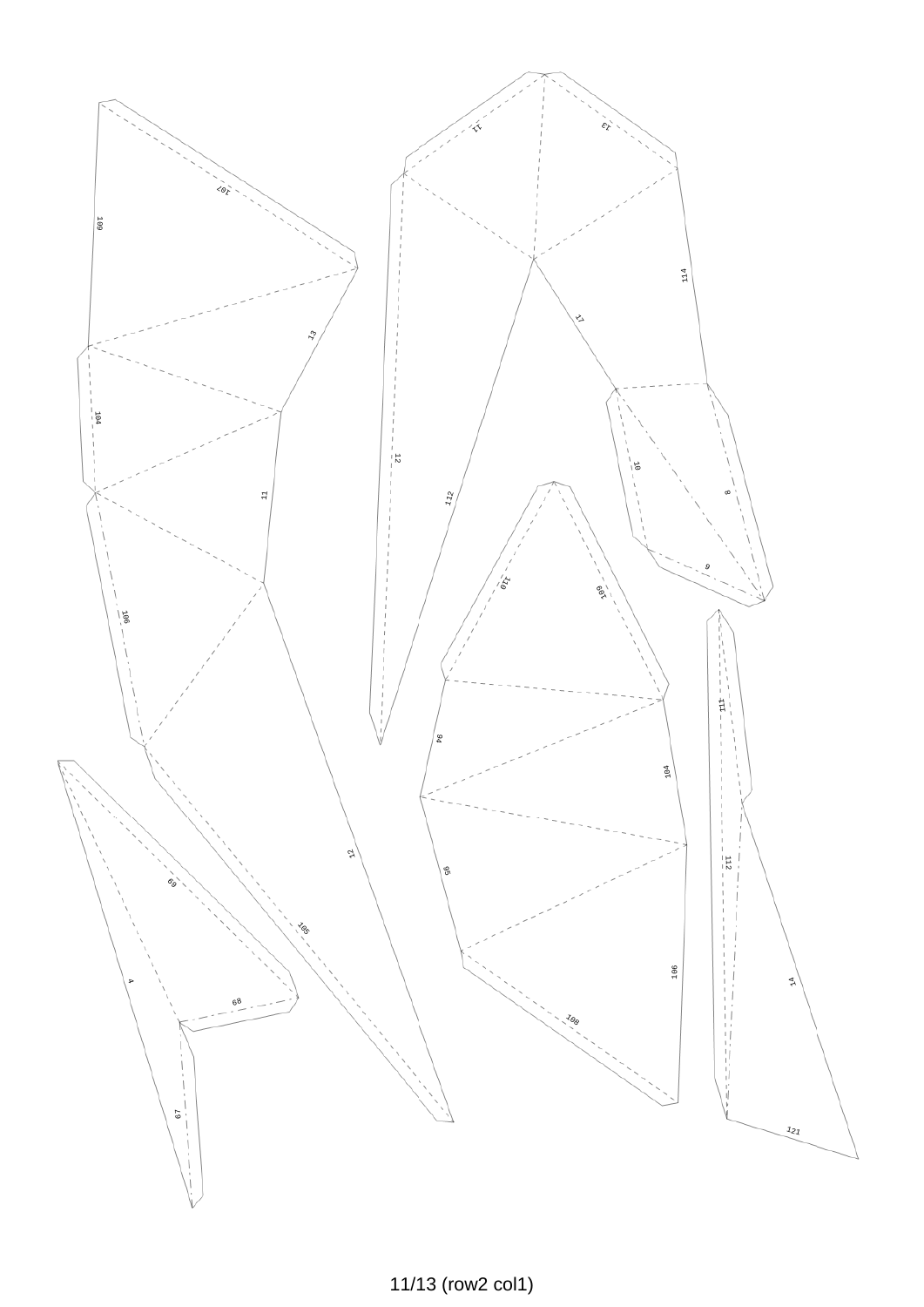

12/13 (row2 col2)